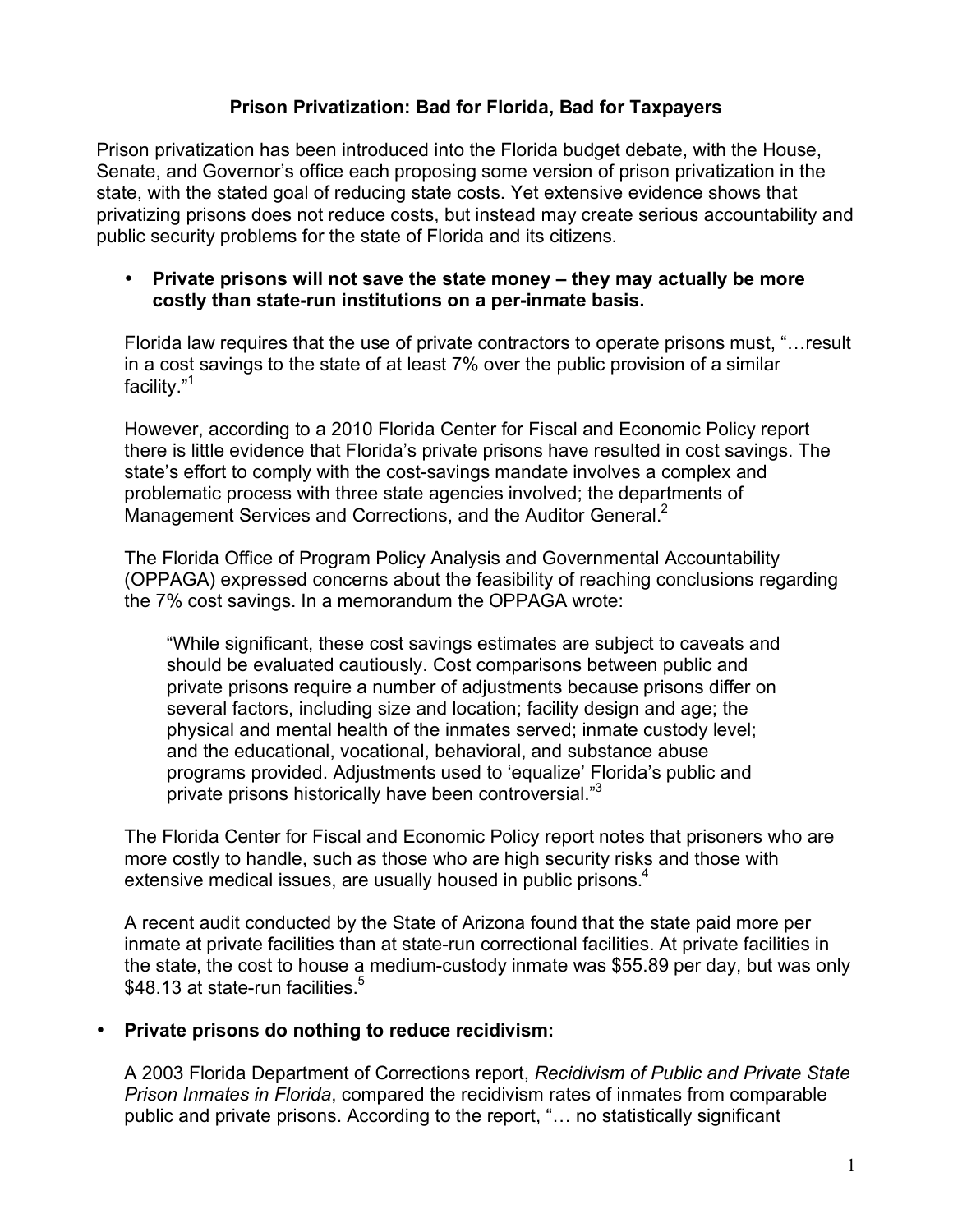differences in recidivism rates were found between public and private inmate groups…" and there was "…no empirical justification for the policy argument that private prisons reduce recidivism better than public prisons."6

#### • **Private prison companies have a profit motive to increase the number of inmates behind bars. The situation has created perverse incentives.**

From 1987 to 2007, the national prison population tripled. Also, inmates in private prisons accounted for 9% of the total US prison population in 2010, up from 6% in  $2000.<sup>7</sup>$ 

In 2010, the private prison industry conducted a behind-the-scenes effort to help draft and pass Arizona Senate Bill 1070, a stringent law that help fill private prison cells. Corrections Corporation of America (CCA), the largest private prison corporation in the U.S., played a key role in the process. CCA expects immigrant detention will be their next growth market.<sup>8</sup>

#### • **Private prison companies see immigration detention as a major growth market. A greater use of private prisons in Florida could result in increased targeting of immigrants as criminals, regardless of their citizen status.**

The Geo Group, the second largest private prison corporation, suggested on a call with investors earlier this year that stricter immigration laws is good for business<sup>9</sup>:

In May, The Geo Group had a conference call with investors. When asked about the bill, company executives made light of it, asking, "Did they have some legislation on immigration?"

After company officials laughed, the company's president, Wayne Calabrese, cut in:

"This is Wayne," he said. "I can only believe the opportunities at the federal level are going to continue apace as a result of what's happening. Those people coming across the border and getting caught are going to have to be detained and that for me, at least I think, there's going to be enhanced opportunities for what we do."

## • **Private prisons threaten public safety with higher rates of escapes, violence and contraband that publicly run prisons.**

A nationwide study by researchers at the Federal Bureau of Prisons Office of Research and Evaluation cited that private prisons had a much higher rate of escapes compared to public prisons.<sup>10</sup> In August 2010, three convicted murderers escaped from a privately operated prison in Kingman, AZ. The escapees lead authorities on a manhunt and to the discovery of a couple killed in New Mexico.<sup>11</sup>

The study showed that at private prisons there were 35.1 assaults on inmates per 1,000 prisoners. At public prisons, there were only 25.4 assaults on inmates per 1,000 prisoners. If one removes maximum security prisons from the data since few private prisons are maximum security, the difference between public and private prisons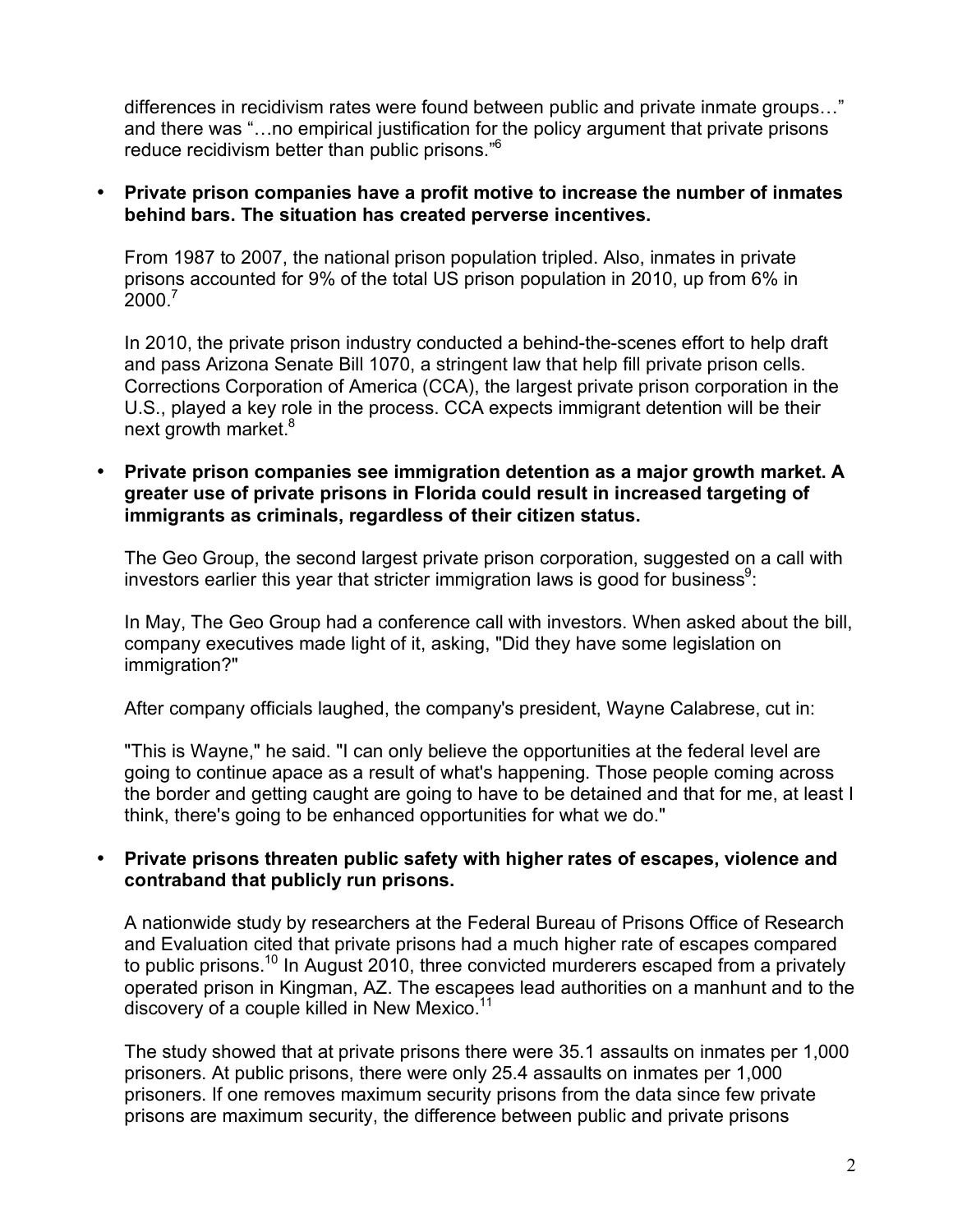becomes even larger. While private prisons had 33.5 assaults on inmates per 1,000 prisoners, publicly run prisons had only 20.2 assaults per 1,000 prisoners. In fact, the rate of prisoner-on-prisoner assaults is 65% higher in private prisons <sup>12</sup>

A 2004 article in the Federal Probation Journal similarly found that private prisons had more than twice as many inmate-on-inmate assaults than in public prisons.<sup>13</sup>

Public prisons perform better than private prisons in terms of rates of assaults on staff, excluding maximum security prisons. Public prisons had an assault rate on staff of 8.2 per 1,000 inmates compared with 12.2 per 1,000 inmates for private prisons. Private prison guards were assaulted by prisoners at a rate that is 49% higher than the rate of assaults experienced by their public prison counterparts.<sup>14</sup>

The Federal Bureau of Prisons Office of Research and Evaluation study revealed that about 40% of private prisons had positive hit rates for contraband (i.e. drugs and alcohol) of 3% or above, and almost 20% of the private prisons had rates at or above 10%. 15

In comparison, only about 16% of public prisons reported a contraband hit rate greater than or equal to 3%. With only one exception, no public facility had a hit rate for contraband greater than 6%.<sup>16</sup>

Public safety and security could be put at risk if correctional institutions are turned over to private contractors. California's Inspector General recently found serious problems at a number of private out-of-state facilities housing California inmates, including missing or damaged inmate identification cards, inmates wearing clothing similar to custody personnel, unsupervised inmates in restricted areas, failure to follow good security procedures during inmate movements and inmate counts, inadequate documentation of cell searches, improper evidence handling, inefficient alarm systems, and improperly focused security cameras.<sup>17</sup>

#### • **Guards at private prisons are often poorly qualified, poorly trained, and poorly paid. With minimal qualification requirements, private prison companies tend to attract individuals who cannot find employment in other fields.**

Since correctional officers working for private prisons are not held to the same high training standards as their counterparts working for public prisons, correctional officers at private prisons may be unprepared to effectively control inmates and maintain a secure facility. An audit of private prisons housing California inmates conducted by California's Inspector General found that there were poor screening protocols for new employees.

Comprehensive criminal background checks were not completed for new hires and at several facilities no attempts were made to determine whether job applicants had family members at the facilities. Armed transportation employees at one facility were only required to complete weapons qualification annually or semi-annually, rather than quarterly, as required of direct employees of the California Department of Corrections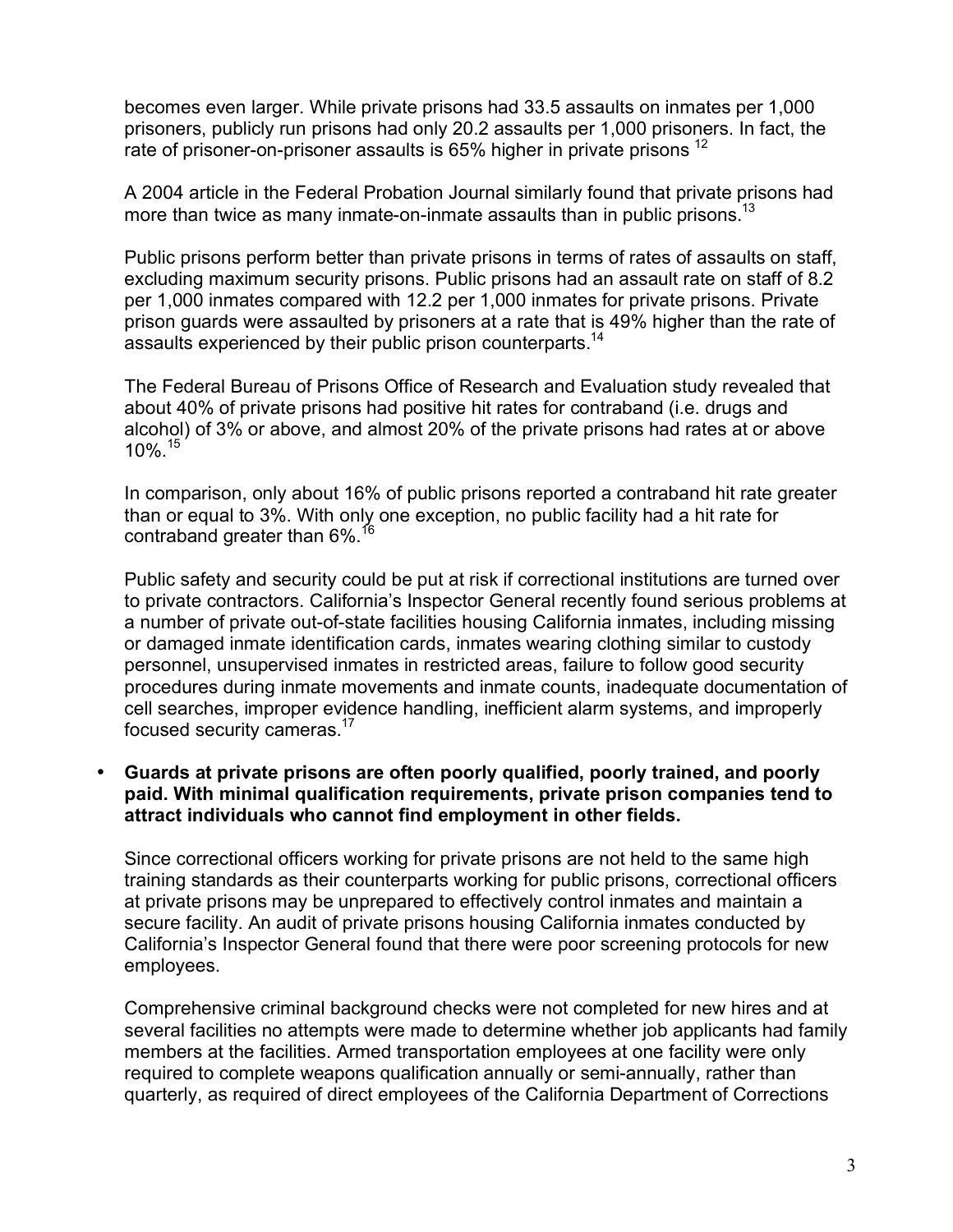and Rehabilitation. At another facility, officers were not required to carry critical safety equipment such as handcuffs and whistles.<sup>18</sup>

• **When employees of public prison systems are transferred to privately-run corporate prisons, they loss their immunity from prosecution, thereby making them personally liable and at financial risk for any criminal or civil lawsuits emanating from their employment. This factor and the low rate of pay lead to high turnover among private guards.** 

Lower wages for starting correctional officers have resulted in a 41% turnover rate in private prisons compared to a 15% turnover rate in public prisons.19

Private prisons also have a history of falling behind in quality compared to public prisons. Cost-cutting measures in private prisons have led to decreased spending on inmate health care and staff training.<sup>20</sup>

## • **Private prisons are not held to the same levels of accountability and transparency as public institutions. Should taxpayer dollars be going to corporations whose first priority is their own shareholders rather than the state of Florida?**

Private prisons have been implicated in serious corruption scandals. For example, a former Pennsylvania judge was convicted of taking a \$1 million bribe while serving on the bench from the builder of a private juvenile jail. The judge sent hundreds of children and teenagers to the private prison for minor crimes after being given the money by the company that ran it.<sup>21</sup> Without much-needed transparency, there is a danger that these private companies might compromise the integrity of our state's correctional facilities.

Furthermore, private prison corporations are not accountable to the public and do not have the same transparency requirements as public agencies. Because private prison corporations are private entities, they are not covered by the Freedom of Information Act or most state public records laws. In 2008, Corrections Corporation of America's (CCA) general counsel admitted that that the corporation did not disclose detailed audit reports to contracting government agencies claiming "[CCA] did not make customers aware of these documents."22 A Corrections Corporation of America whistleblower who worked in the company's quality assurance office accused the corporation of keeping two sets of audit reports, and providing less detailed reports to government agencies.  $23$ 

Private contractors like prison corporations can take on significant debt and make business decisions that impact the provision of services without oversight by elected officials. For example, CCA has nearly \$1.2 billion in debt. The company acknowledges that this level of indebtedness could "require us to dedicate a substantial portion of our cash flow from operations to payments on our indebtedness."<sup>24</sup> Taxpayer dollars could go toward making interest payments on ballooning debt instead of on actual operations. Without adequate oversight, financial decisions might easily trump decisions on services to the state.

 $\frac{1}{1}$  $1$  957.07(1), Florida Statutes..